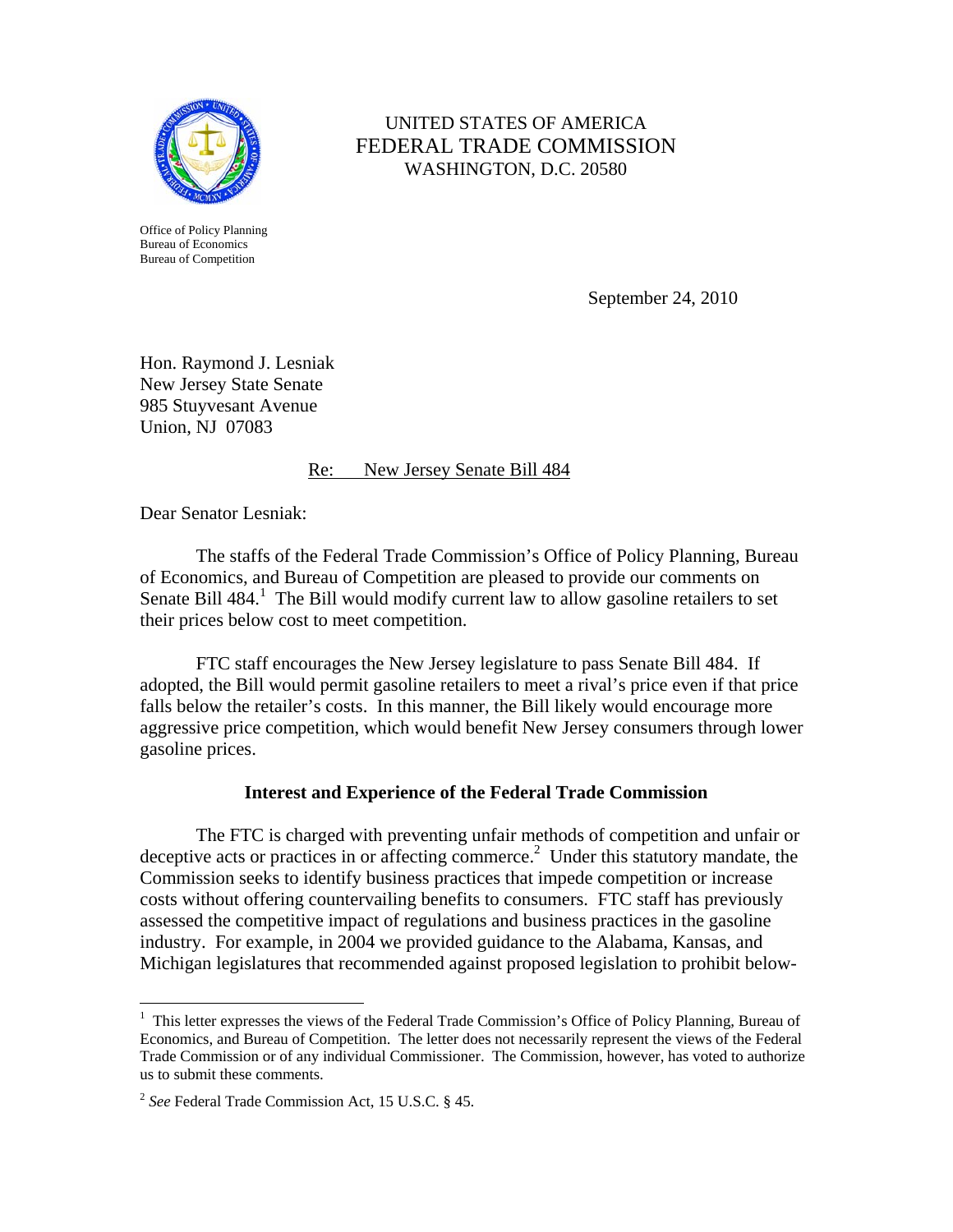Hon. Raymond J. Lesniak September 24, 2010 Page 2 of 3

cost pricing of retail gasoline, because such a rule could prevent lower gasoline prices to  $consumes.$ <sup>3</sup>

## **Discussion**

Current New Jersey law prohibits a "retail dealer" from selling "motor fuel at a price which is below the net cost of such motor fuel to the retail dealer plus all selling expenses."<sup>4</sup> In some circumstances, below-cost pricing by a dominant firm may raise competitive concerns. For example, the Supreme Court has recognized that a monopoly's below-cost pricing can be anticompetitive if it causes a reduction in competition such that the firm can later raise prices high enough to recoup what it lost on the below-cost pricing scheme, and still be profitable. $5$ 

In many other circumstances, however, below-cost pricing can benefit consumers. In fact, the Supreme Court has made it clear that as a general matter low prices are "a boon to consumers."6 As the Supreme Court stated, "[t]hat below-cost pricing may impose painful losses on its target is of no moment to the antitrust laws if competition is not injured."<sup>7</sup>

 $4$  P.L.1938, c.163 (C.56:6-2).

 $\overline{a}$ 

<sup>5</sup> *See Brooke Group Ltd. v. Brown & Williamson Tobacco Corp.*, 509 U.S. 209, 224 (1993).

<sup>3</sup> *See* Letter from FTC Staff to Demetrius Newton, Alabama House of Representatives (Jan. 29, 2004) (analyzing an Alabama statute (similar to New Jersey's P.L.1938, c.163 (C.56:6-2) prohibiting the retail sale of gasoline below cost and a proposed bill to repeal that statute; staff explained that the statute was unnecessary to protect consumers, restricted competition, and on balance likely harmed consumers), *available at http://www.ftc.gov/be/v040005.shtm;* Comments of the FTC Staff to Lee Donovan, Assistant Majority Leader, Kansas Senate, concerning Kansas House of Representatives Bill No. 2330 (Mar. 12, 2004) (suggesting that the legislature reject a bill that would prohibit below-cost gasoline pricing), *available at* http://www ftc.gov/be/v040009.pdf; Comments of the FTC Staff to Gene DeRossett, Michigan House of Representatives, concerning the Michigan Petroleum Stabilization Act, H.B. 4757 (June 17, 2004) (same), *available at* http://www ftc.gov/os/2004/06/040618staffcomments michiganpetrol.pdf; *see also* Letter from FTC Staff to District of Columbia Councilmember Mary M. Cheh (June 8, 2007) (encouraging the Council of the District of Columbia to repeal a portion of a statute that prohibited retail gasoline station ownership by jobbers, producers, refiners, and manufacturers of petroleum), *available at*  http://www.ftc.gov/os/2007/06/V070011divorcement.pdf; Letter from FTC Staff to Rep. Christopher Stone, Connecticut House of Representatives (May 2, 2007) (suggesting that the legislature reject a bill that would prohibit certain forms of price competition among gasoline retailers), *available at*  http://www.ftc.gov/be/V070008.pdf. In recent years, the Commission has also conducted numerous investigations of mergers and conduct in the petroleum industry.

<sup>6</sup> *Brooke Group,* 509 U.S. at 224 (also explaining that low prices "benefit consumers regardless of how those prices are set"); s*ee also Atlantic Richfield Co. v. USA Petroleum Co*., 495 U.S. 328 (1990); *Matsushita Elec. Indus. Co. v. Zenith Radio* Corp., 475 U.S. 574 (1986).

<sup>7</sup> *Brooke Group*, 509 U.S. at 224.